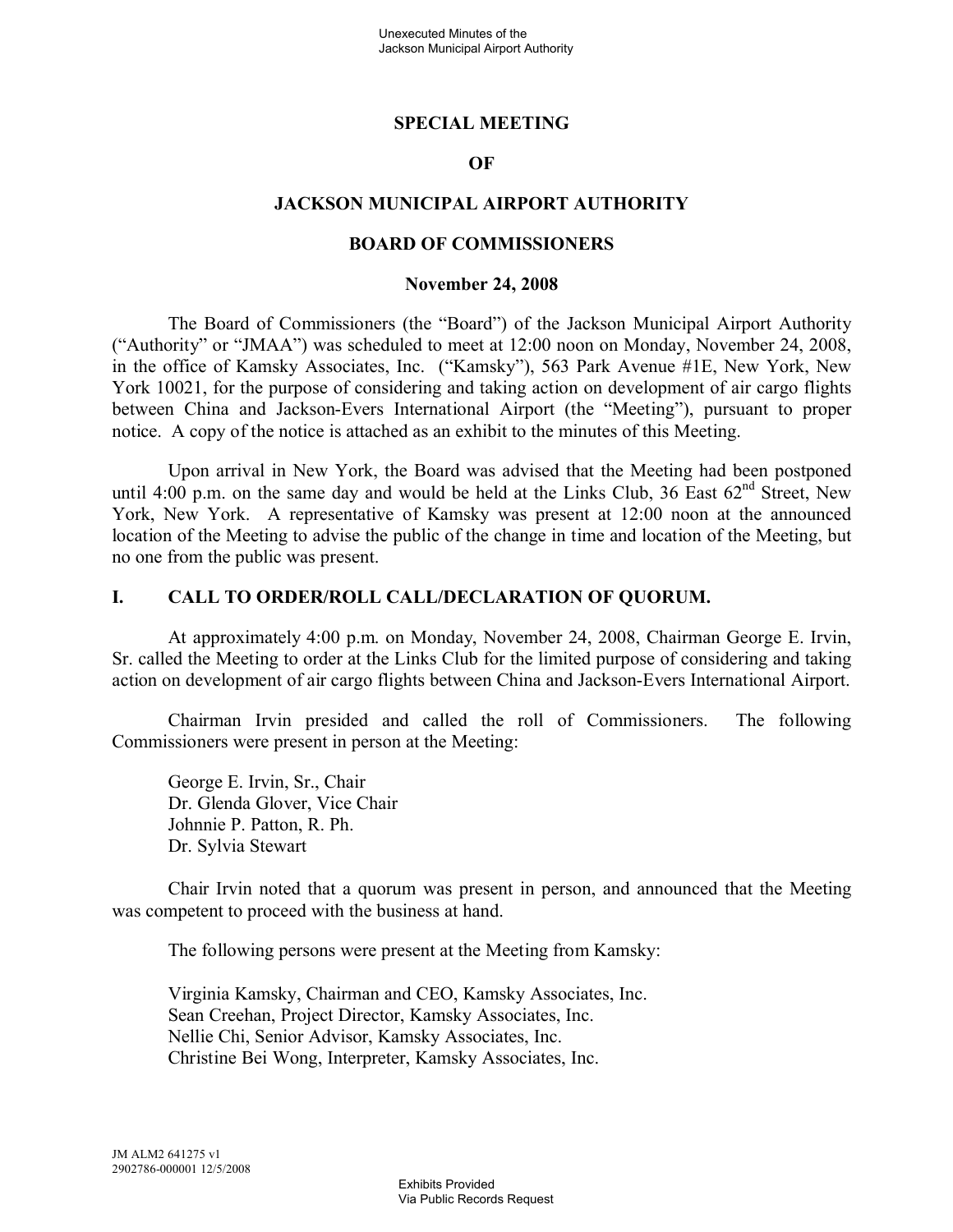## **II. DISCUSSION OF CHINA AIR CARGO PROJECT.**

Ms. Kamsky, Mr. Creehan and Ms. Chi discussed with the Board the history of Kamsky's work on behalf of JMAA in seeking to develop air cargo flights between China and Jackson-Evers International Airport ("JEIA"). After discussing the history and background of the project, they discussed the current opportunity with Hainan Airlines Group ("Hainan"), which is interested in developing an air cargo facility in the United States. Hainan had expressed an interest in JEIA because a sister state relationship had been established between Mississippi and Hainan Province in China during Governor Mabus' administration (1987-1991). Ms. Kamsky served as a special consultant to the State of Mississippi at that time and participated in those arrangements.

At approximately 5:30 p.m., the following individuals joined the Meeting:

Feng Chen, Chairman, Hainan Airlines Group Guoqing Chen, Vice Chairman and CEO, Pacific American Corporation Xiaofeng Chen, President, Pacific American Corporation Jun Xu, Assistant to Chairman, Hainan Airlines Group Lipang Xu, Chairman, China Gloria Investment Ling Chen, Director of Investment Management, China Gloria Investment

After a get-acquainted reception, dinner was served.

During dinner, Chairman Chen expressed appreciation for the opportunity to meet with the JMAA Board and the representatives present from Kamsky, and expressed Hainan's interest in developing air cargo facilities in the United States, including Hainan's interest in JEIA.

In response, Chairman Irvin thanked the Hainan representatives present for the opportunity to meet with them and for their interest in JEIA.

During the general discussion which followed, the Hainan representatives said they would submit to JMAA a series of questions seeking additional information about JEIA and the opportunity to develop an air cargo facility at JEIA. Based on the response to those questions, the Hainan representatives would advise JMAA and Kamsky if its interest was sufficient to warrant an onsite visit.

At the conclusion of the Meeting, Chairman Irvin, the other Commissioners present, and Ms. Kamsky expressed their appreciation for the opportunity to meet with the Hainan representatives, and expressed their hope that Hainan would conduct a site visit to JEIA.